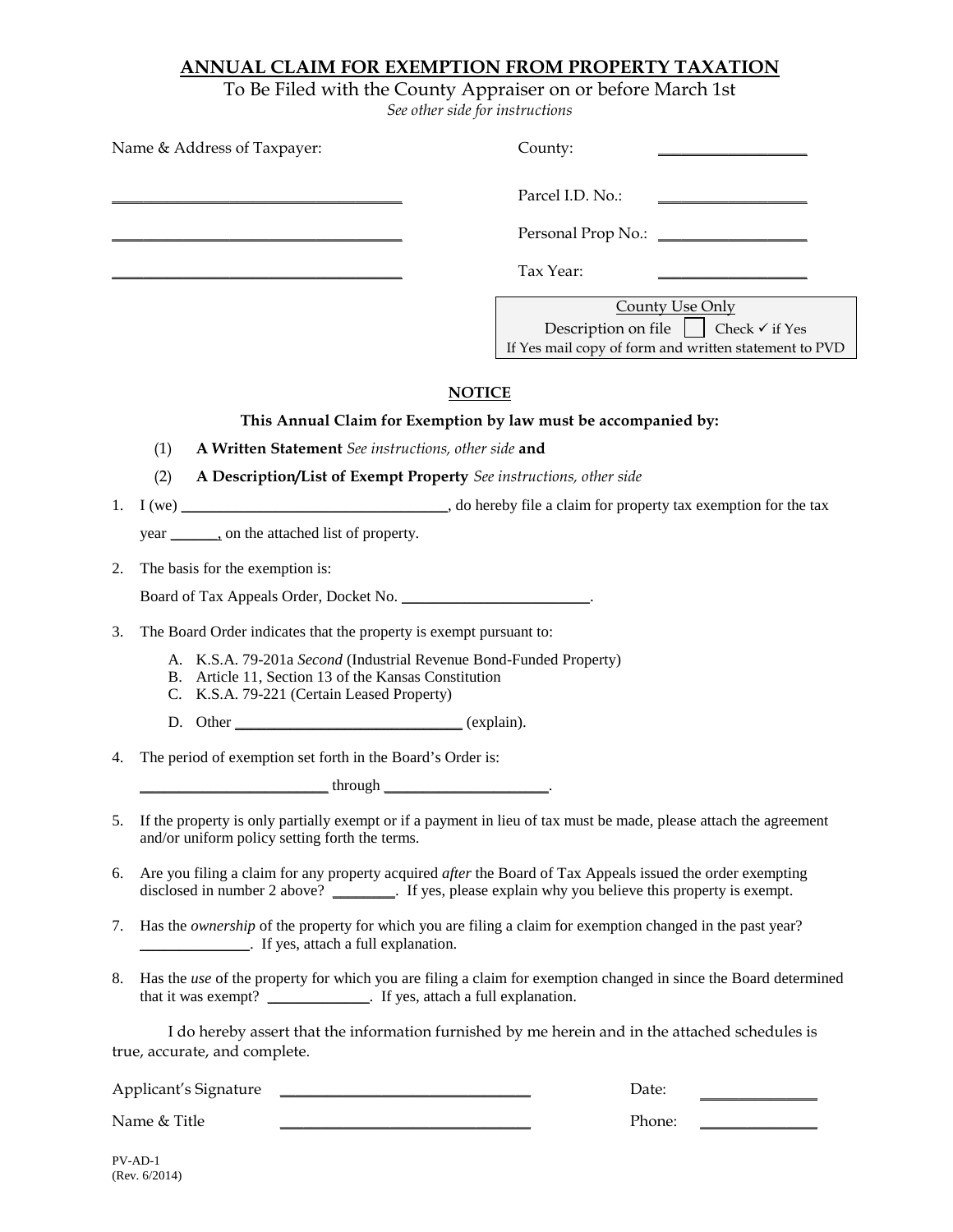# **Instructions**

### **1. Who must file an Annual Claim for Exemption?**

K.S.A. 79-210 requires owners of *property that is exempt for a specified period of years* to file an annual claim for exemption, *except* for property exempted under:

(1) K.S.A. 79-201g (dam and reservoir land) or (2) K.S.A. 79-201d Second (farm storage and drying equipment).

Owners of property exempted for economic development purposes pursuant to Article 11, Section 13 of the Kansas Constitution, or property exempted by virtue of being funded with industrial revenue bonds pursuant to K.S.A. 79- 201a *Second* must file an annual claim for exemption.

#### **2. When must the Annual Claim for Exemption be filed?**

The annual claim for exemption must be filed with the county appraiser on or before March 1st. The failure to file the annual claim for exemption may be just cause for the county appraiser to be in doubt as to whether the property continues to meet the terms and conditions of exemption. When in doubt, the county appraiser must construe in favor of taxation. (*See* Directive No. 92-025).

#### **3. What items must accompany an Annual Claim for Exemption?**

A written statement from the clerk of the city or county originally approving the exemption, and a description/list of the exempt property.

#### **4. What is a "Written Statement?"**

K.S.A. 79-210 requires the annual claim for exemption to include a written statement signed by the clerk of the city or county approving the exemption. The written statement from the city or county clerk must indicate whether the property sought to be exempt continues to meet all the terms and conditions of exemption.

Each year, the applicant should obtain a written statement from the appropriate city or clerk indicating whether the terms and conditions of exemption continue to be satisfied. The written statement should be submitted to the county appraiser along with the annual claim for exemption.

The terms and conditions of exemption should also be submitted to the county appraiser. It is acceptable to just submit the terms and conditions to the county appraiser once during the period of exemption, not every year, unless the terms and conditions are revised. When revisions occur, they should be submitted to the county appraiser by the following March 1st, along with the annual claim for exemption.

#### **5. What constitutes a "Description/List of Exempt Property?"**

The description/list of exempt property that is submitted with the annual claim should be the description and/or list of property that was issued with the Board of Tax Appeals Order. If the description of the item(s) listed by the Board is vague, the applicant must provide further information. The description/list of exempt property should include (complete the exempt real property form):

- 1. The legal description of any land exempted and the date it was acquired;
- 2. A brief description of any improvements (i.e., buildings) and the date they were completed;
- 3. A list of all exempt personal property setting forth for each item:
	- a. A brief description
	- b. The date of purchase
	- c. Whether the item was purchased new or used
	- d. The age at the date of purchase
	- e. The purchase price (exclude sales tax or freight  $\&$  installation that are charged separately)

Note: only the property specifically exempted by the Board of Tax Appeals qualifies for exemption. Property purchased subsequent to the Board's order and not addressed therein is not exempt.